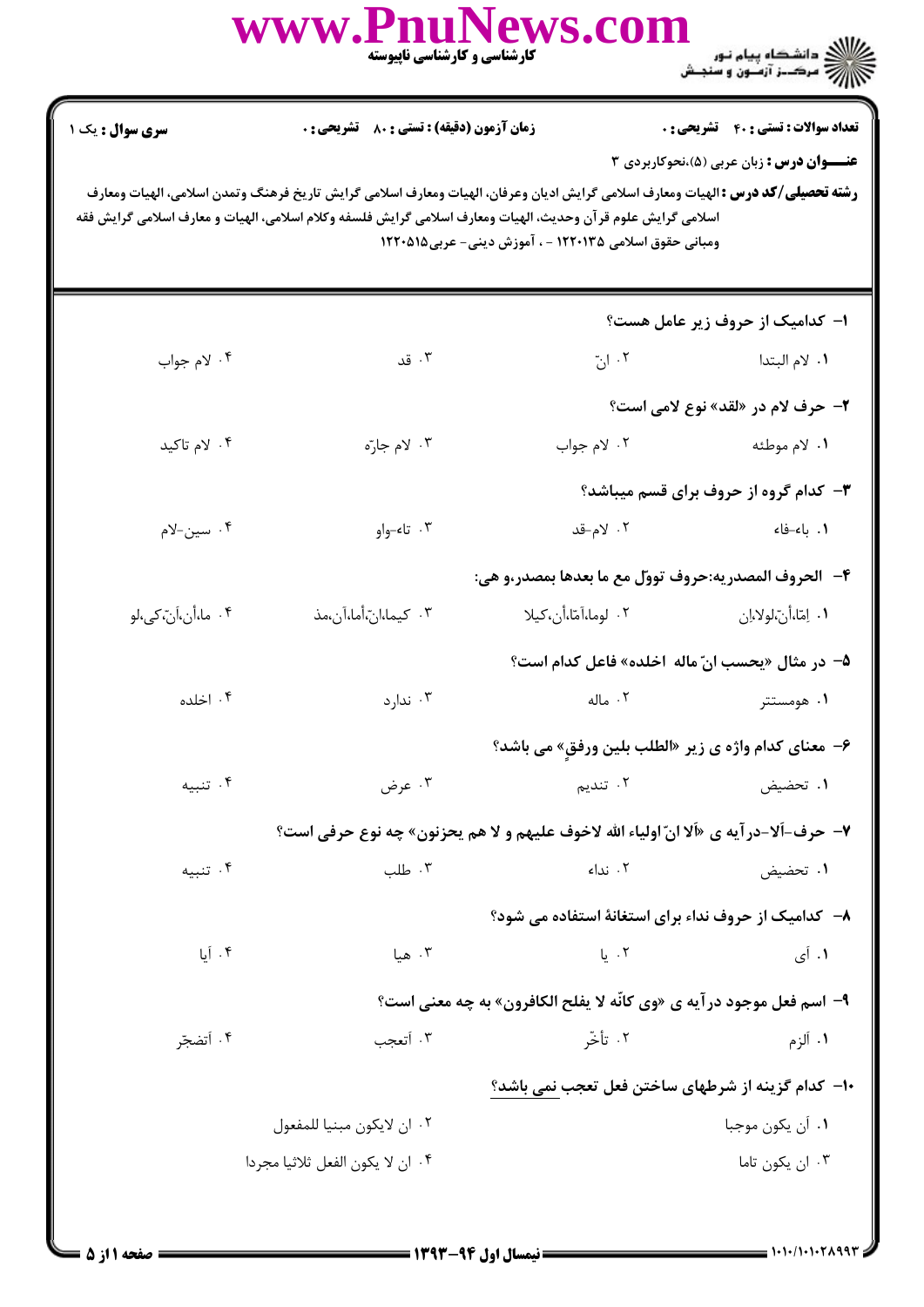|                        | www.PnuNews.c<br>کارشناسی و کارشناسی ناپیوسته                                                                                                                                                                                                            |                                                                                | ))))))) دانشگاه پیام نور<br>)))))) درک_ز آزمـون و سنجـش |
|------------------------|----------------------------------------------------------------------------------------------------------------------------------------------------------------------------------------------------------------------------------------------------------|--------------------------------------------------------------------------------|---------------------------------------------------------|
| <b>سری سوال : ۱ یک</b> | <b>زمان آزمون (دقیقه) : تستی : 80 ٪ تشریحی : 0</b>                                                                                                                                                                                                       |                                                                                | <b>تعداد سوالات : تستی : 40 قشریحی : 0</b>              |
|                        | <b>رشته تحصیلی/کد درس :</b> الهیات ومعارف اسلامی گرایش ادیان وعرفان، الهیات ومعارف اسلامی گرایش تاریخ فرهنگ وتمدن اسلامی، الهیات ومعارف<br>اسلامی گرایش علوم قر آن وحدیث، الهیات ومعارف اسلامی گرایش فلسفه وکلام اسلامی، الهیات و معارف اسلامی گرایش فقه | ومبانی حقوق اسلامی ۱۲۲۰۱۳۵ - ، آموزش دینی- عربی۱۲۲۰۵۱۵                         | <b>عنـــوان درس :</b> زبان عربی (۵)،نحوکاربردی ۳        |
|                        |                                                                                                                                                                                                                                                          | 11- در جمله «حبّذا نوم الاكياس و افطارهم» فاعل و اسم مخصوص به ترتيب كدامند؟    |                                                         |
| ۰۴ ذا-افطارهم          | ۰۳ اکیاس-افطارهم                                                                                                                                                                                                                                         | ۰۲ ذا - نوم                                                                    | ٠١ نوم-الاكياس                                          |
|                        |                                                                                                                                                                                                                                                          | 1۲−  عبارت«اسم يدل على زمان وقوع الفعل او مكان وقوع الفعل»تعريف كدام واژه است؟ |                                                         |
| ۰۴ اسم مکان            | ۰۳ مصدر میمی                                                                                                                                                                                                                                             | ۰۲ اسم زمان                                                                    | ۰۱ مفعول فيه                                            |
|                        |                                                                                                                                                                                                                                                          |                                                                                | ۱۳- در کدام جمله ظرف زمان بکار رفته است؟                |
|                        | ۰۲ والدار دار واسعه                                                                                                                                                                                                                                      |                                                                                | ٠١. يوم الجمعه يوم مبارك                                |
|                        | ۰۴ خرجت صباحا                                                                                                                                                                                                                                            |                                                                                | ٢. شهدتُ يوم المعركه                                    |
|                        |                                                                                                                                                                                                                                                          | ۱۴- در جمله «جئتک طلوع الشمس»چه چیزی نائب ظرف شده است؟                         |                                                         |
| ۰۴ وصف                 | ۰۳ ضمیر                                                                                                                                                                                                                                                  | ۰۲ مصدر                                                                        | ٠١. اسم                                                 |
|                        |                                                                                                                                                                                                                                                          | ۱۵− درآیه «لابثین فیها احقابا» ظرف و نوع آن و عامل آن به ترتیب کدامند؟         |                                                         |
|                        | ٢. احقابا-غيرمتصرف-فيها                                                                                                                                                                                                                                  |                                                                                | ٠١. احقابا-متصرف-لا بثين                                |
| ۰۴ فيها-متصرف-لا بثين  |                                                                                                                                                                                                                                                          |                                                                                | ۰۳ لا بثين-غيرمتصرف-احقابا                              |
|                        |                                                                                                                                                                                                                                                          | ۱۶- کدام گزینه در تجزیه و ترکیب «وجعلنا اللیل لباسا» درست نیست؟                |                                                         |
|                        | ۰۲ الليل ،مفعول به اوّل                                                                                                                                                                                                                                  |                                                                                | ٠١. واو،عاطفه،جعلنا،فعل وفاعل                           |
|                        | ۰۴ لباسا، مفعول به دوم                                                                                                                                                                                                                                   |                                                                                | ۰۳ واو استينافيه،جعلنا،فعل و فاعل                       |
|                        |                                                                                                                                                                                                                                                          | <b>۱۷- چرا صبرا و جمیلا در جمله ی «فاصبر صبرا جمیلا»منصوب شده اند؟</b>         |                                                         |
|                        | ۰۲ صبرا مفعول به وجميلا صفت آن                                                                                                                                                                                                                           |                                                                                | ٠١ صبرا معفول مطلق و جميلا صفت آن                       |
|                        | ۰۴ صبرا حال و جميلا صفت آن                                                                                                                                                                                                                               |                                                                                | ۰۳ هردو به دليل مفعول به بودن                           |
|                        | 18- در جمله «عجبتّ من ضربک المتّهم ضربا شديدا»معفول مطلق و عامل آن به ترتيب کدام است؟                                                                                                                                                                    |                                                                                |                                                         |
| ۰۴ شدیدا-ضربک          | ۰۳ المتهم-عجبت                                                                                                                                                                                                                                           | ۰۲ ضربا-ضربک                                                                   | ٠١ شديدا-عجبت                                           |
|                        |                                                                                                                                                                                                                                                          |                                                                                |                                                         |
|                        |                                                                                                                                                                                                                                                          |                                                                                |                                                         |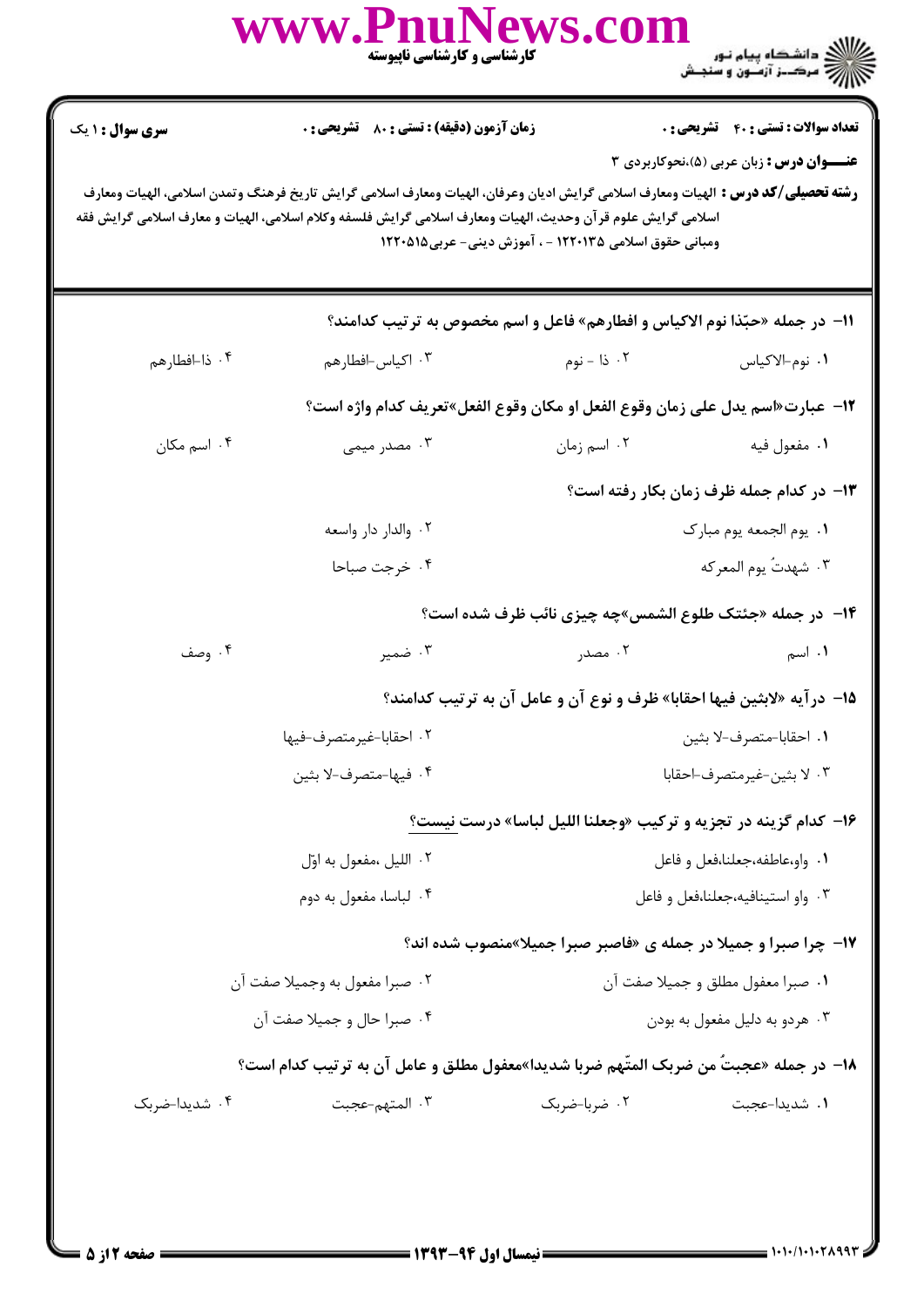|                                                                                                                                                                                                                                                                                                                                                                       | کارشناسی و کارشناسی ناپیوسته                                                | www.PnuNews.co                                     |                        |  |
|-----------------------------------------------------------------------------------------------------------------------------------------------------------------------------------------------------------------------------------------------------------------------------------------------------------------------------------------------------------------------|-----------------------------------------------------------------------------|----------------------------------------------------|------------------------|--|
| <b>تعداد سوالات : تستي : 40 قشريحي : 0</b>                                                                                                                                                                                                                                                                                                                            |                                                                             | <b>زمان آزمون (دقیقه) : تستی : 80 ٪ تشریحی : 0</b> | <b>سری سوال : ۱ یک</b> |  |
| <b>عنـــوان درس :</b> زبان عربی (۵)،نحوکاربردی ۳<br><b>رشته تحصیلی/گد درس :</b> الهیات ومعارف اسلامی گرایش ادیان وعرفان، الهیات ومعارف اسلامی گرایش تاریخ فرهنگ وتمدن اسلامی، الهیات ومعارف<br>اسلامی گرایش علوم قرآن وحدیث، الهیات ومعارف اسلامی گرایش فلسفه وکلام اسلامی، الهیات و معارف اسلامی گرایش فقه<br>ومبانی حقوق اسلامی ۱۲۲۰۱۳۵ - ، آموزش دینی- عربی۱۲۲۰۵۱۵ |                                                                             |                                                    |                        |  |
| ۱۹- درآیه «واذکر اسم ربک و تبتل الیه تبتیلا»کلمه"تبتیلا" چه نوع مفعولی است؟                                                                                                                                                                                                                                                                                           |                                                                             |                                                    |                        |  |
| ٠١. معفول مطلق نوعي                                                                                                                                                                                                                                                                                                                                                   |                                                                             | ٠٢ مفعول لاجله                                     |                        |  |
| ۰۳ مفعول مطلق موكد لعامله                                                                                                                                                                                                                                                                                                                                             |                                                                             | ۰۴ مبين لنوع عامله                                 |                        |  |
| ۲۰- برای تحقق مفعول له در جمله چند شرط لازم است؟                                                                                                                                                                                                                                                                                                                      |                                                                             |                                                    |                        |  |
| ۰۱ ۶ شرط                                                                                                                                                                                                                                                                                                                                                              | ۰۲ شرط                                                                      | ۰۳ شرط                                             | ۰۴ شرط                 |  |
| ـ T1− در جمله «يجعلون اصابعهم في آذانهم من الصواعق حذر الموت» مفعول لاجله و عامل آن را به ترتيب معين كنيد.                                                                                                                                                                                                                                                            |                                                                             |                                                    |                        |  |
| ٠١ أذان-يجعلون                                                                                                                                                                                                                                                                                                                                                        | ٠٢ حذر-يجعلون                                                               | ۰۳ الموت-حذر                                       | ۰۴ الصواعق-يجعلون      |  |
| 7٢-   عبارت«هو المصدر المفهم علَّه،ويشارك فعله في الزمان و الفاعل» تعريف كدام واژه است؟                                                                                                                                                                                                                                                                               |                                                                             |                                                    |                        |  |
| ١. مفعول به                                                                                                                                                                                                                                                                                                                                                           | ۰۲ مصدرمیمی                                                                 | ۰۳ مفعول له                                        | ۰۴ مفعول مطلق          |  |
| <b>۲۳</b> - «واو»درآیه ی«لاتقربوا الصلاه و أنتم سکاری»ازچه نوعی است؟                                                                                                                                                                                                                                                                                                  |                                                                             |                                                    |                        |  |
| ۰۱ عاطفه                                                                                                                                                                                                                                                                                                                                                              | ۰۲ استينافيه                                                                | ۰۳ معیّـه                                          | ۰۴ حاليه               |  |
| <b>۲۴</b> - کدامیک فایده ی اضافه معنوی است؟                                                                                                                                                                                                                                                                                                                           |                                                                             |                                                    |                        |  |
| ۰۱ تخصیص                                                                                                                                                                                                                                                                                                                                                              | ۰۲ تشدید                                                                    | ۰۳ تحضیض                                           | ۰۴ تعدی                |  |
| ۲۵- کدام مورد از معانی اضافه ی حرفیه نیست؟                                                                                                                                                                                                                                                                                                                            |                                                                             |                                                    |                        |  |
| <b>۱</b> . به معنى ً من ً                                                                                                                                                                                                                                                                                                                                             | ۲. به معنى" لام"                                                            | ۰۳ به معنى "عن"                                    | ۰۴ به معنی ً فی ً      |  |
|                                                                                                                                                                                                                                                                                                                                                                       | ۲۶– اضافه ی ظرفهای مبهم مانندحین ،یوم،وقت،وزمان به کدام گزینه جایز می باشد؟ |                                                    |                        |  |
| ۰۱ به جمله های زمانیه                                                                                                                                                                                                                                                                                                                                                 |                                                                             | ۰۲ به جمله های شرطیه                               |                        |  |
| ۰۳ به جمله های قسمیه                                                                                                                                                                                                                                                                                                                                                  |                                                                             | ۰۴ به جمله های اسمیه و فعلیه                       |                        |  |
| <b>۲۷- کدام مورد نمی تواند غرض یا معنی نعت باشد؟</b>                                                                                                                                                                                                                                                                                                                  |                                                                             |                                                    |                        |  |
| ۰۱ لینت                                                                                                                                                                                                                                                                                                                                                               | ۰۲ توکید                                                                    | ۰۳ ذم                                              | ۰۴ ترحم                |  |
|                                                                                                                                                                                                                                                                                                                                                                       | ۲۸− در جمله ی «جاء الطالب الممزق کتابه»،«الممزق»چه جایگاهی دارد؟            |                                                    |                        |  |
| ٠١. اسم فاعل                                                                                                                                                                                                                                                                                                                                                          | ۰۲ اسم مفعول                                                                | ۰۳ نا يب فاعل                                      | ۰۴ اسم فعل             |  |
|                                                                                                                                                                                                                                                                                                                                                                       |                                                                             |                                                    |                        |  |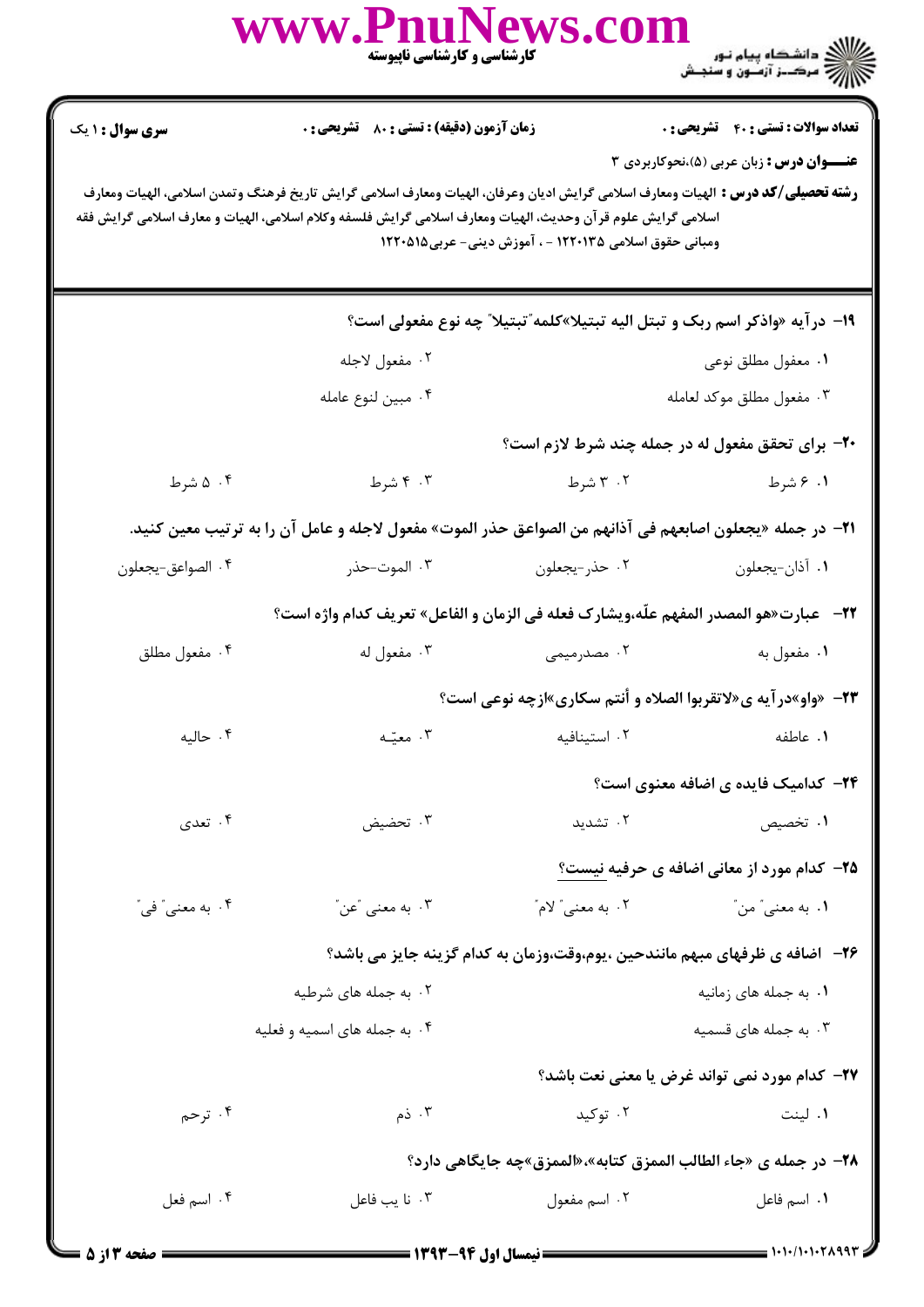|                                                                                                                                                                                                                                                                                                                                                                       | www.PnuNews.co                                     | <b>کارشناسی و کارشناسی ناپیوسته</b> |                                                                                            |  |
|-----------------------------------------------------------------------------------------------------------------------------------------------------------------------------------------------------------------------------------------------------------------------------------------------------------------------------------------------------------------------|----------------------------------------------------|-------------------------------------|--------------------------------------------------------------------------------------------|--|
| <b>سری سوال : ۱ یک</b>                                                                                                                                                                                                                                                                                                                                                | <b>زمان آزمون (دقیقه) : تستی : 80 ٪ تشریحی : 0</b> |                                     | <b>تعداد سوالات : تستی : 40 قشریحی : 0</b>                                                 |  |
| <b>عنـــوان درس :</b> زبان عربی (۵)،نحوکاربردی ۳<br><b>رشته تحصیلی/کد درس :</b> الهیات ومعارف اسلامی گرایش ادیان وعرفان، الهیات ومعارف اسلامی گرایش تاریخ فرهنگ وتمدن اسلامی، الهیات ومعارف<br>اسلامی گرایش علوم قرآن وحدیث، الهیات ومعارف اسلامی گرایش فلسفه وکلام اسلامی، الهیات و معارف اسلامی گرایش فقه<br>ومبانی حقوق اسلامی ۱۲۲۰۱۳۵ - ، آموزش دینی- عربی۱۲۲۰۵۱۵ |                                                    |                                     |                                                                                            |  |
|                                                                                                                                                                                                                                                                                                                                                                       |                                                    |                                     | ٢٩- دراين جمله «جاء زيد الفاضلٌ»نعت به كدام معنى آمده است؟                                 |  |
| ۰۴ توضيح                                                                                                                                                                                                                                                                                                                                                              | ۰۳ مدح                                             | ۰۲ تخصیص                            | ۰۱ استعطاف                                                                                 |  |
|                                                                                                                                                                                                                                                                                                                                                                       | <b>۳۰- كدام مورد«لا يوصف ولا يوصف به»می باشد؟</b>  |                                     |                                                                                            |  |
| ۰۴ فعل                                                                                                                                                                                                                                                                                                                                                                | ۰۳ اسم                                             | ۰۲ جامد                             | ۱. ضمیر                                                                                    |  |
|                                                                                                                                                                                                                                                                                                                                                                       |                                                    |                                     | <b>٣١</b> – كدام كلمه ازألفاظ توكيد معنوى نمى باشد؟                                        |  |
| ۰۴ أجمع                                                                                                                                                                                                                                                                                                                                                               | ۰۳ جمیع                                            | ۰۲ خاصه                             | ۰۱ عین                                                                                     |  |
|                                                                                                                                                                                                                                                                                                                                                                       |                                                    |                                     | ٣٢-  درمثال«انک انت علّام الغيوب»چه نوع تأکيد لفظي وجود دارد؟                              |  |
| ۰۴ عطفی                                                                                                                                                                                                                                                                                                                                                               | ۰۳ ضمیری                                           | ۰۲ حرفی                             | ۰۱ اسمی                                                                                    |  |
|                                                                                                                                                                                                                                                                                                                                                                       |                                                    |                                     | <b>۳۳</b> - فایده ی توکید به (کلا و کلتا)چیست؟                                             |  |
| ۰۴ تكرار حكم للاثنين                                                                                                                                                                                                                                                                                                                                                  | ۰۳ تضعيف حكم للاثنين                               |                                     |                                                                                            |  |
|                                                                                                                                                                                                                                                                                                                                                                       |                                                    |                                     | ٣۴– ألبدل لا يتبع المبدل منه الا في                                                        |  |
| ۰۴ التعريف                                                                                                                                                                                                                                                                                                                                                            | ۰۳ الافراد                                         | ٢. الاعراب                          | ٠١. التذكير و التأنيث                                                                      |  |
|                                                                                                                                                                                                                                                                                                                                                                       |                                                    |                                     | ۳۵− در آيه ي «انّ يوم الفصل كان ميقاتا يوم ينفخ في الصور» مبدل منه و بدل به تر تيب كدامند؟ |  |
| ۰۴ کان-ينفع                                                                                                                                                                                                                                                                                                                                                           | ۰۳ میقاتا-یوم                                      | ٠٢ الفصل-الصور                      | ۰۱ يوم-ميقاتا                                                                              |  |
|                                                                                                                                                                                                                                                                                                                                                                       |                                                    |                                     | ۳۶– کدام مثال بدل اضراب است؟                                                               |  |
| ۴. أكلت خبزاً لحماً                                                                                                                                                                                                                                                                                                                                                   | ٠٣ صليت العصر الظهر                                | ٠٢ قال اميرالمومنين على             | ٠١. اعجبنى الاستاذ علمه                                                                    |  |
|                                                                                                                                                                                                                                                                                                                                                                       |                                                    |                                     | 37- در چه صورت متبوعِ عطفِ بيان تخصيص مي خورد؟                                             |  |
| ۰۴ متبوع موصول باشد                                                                                                                                                                                                                                                                                                                                                   | ۰۳ متبوع نکره باشد                                 | ۰۲ متبوع اسم اشاره باشد             | ٠١ متبوع معرفه باشد                                                                        |  |
|                                                                                                                                                                                                                                                                                                                                                                       |                                                    |                                     | ٣٨- درجمله ي«وما هذه الحياه الدنيا الا لهوا ولعبا» نقش ″الحياه ″چيست؟                      |  |
| ۰۴ بدل $\mathfrak{h}$                                                                                                                                                                                                                                                                                                                                                 | ۰۳ عطف بیان                                        | ۰۲ نعت                              | ٠١ عطف نسق                                                                                 |  |
|                                                                                                                                                                                                                                                                                                                                                                       |                                                    |                                     |                                                                                            |  |